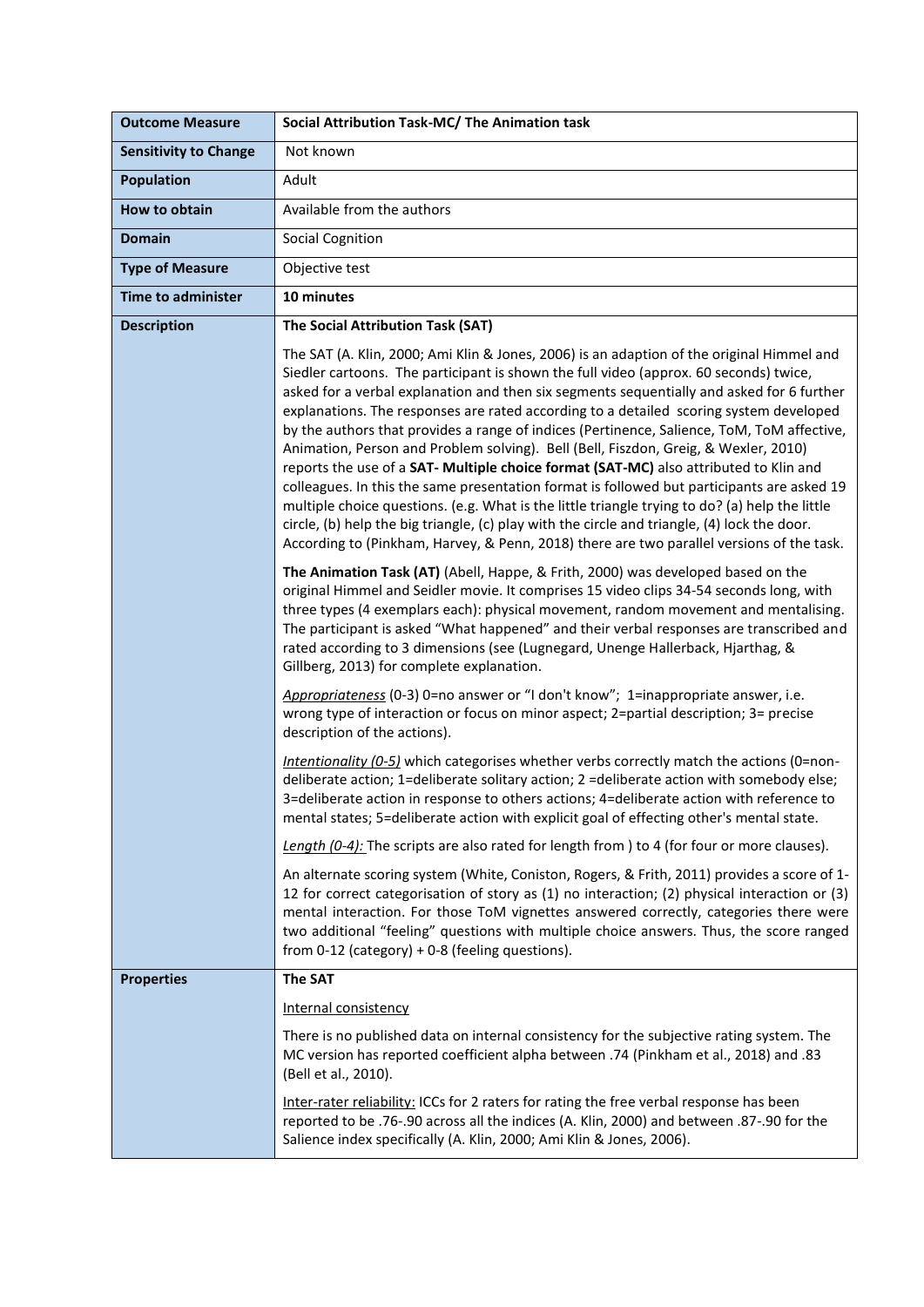|                   | Test-retest reliability: Reported to be .55 for approx. 2-week interval for the MC version<br>(Pinkham et al., 2018). Note this is based on the presentation of two parallel versions of<br>the task. There was also a difference found between the versions (ES = .49).                                                                                                                                                                            |
|-------------------|-----------------------------------------------------------------------------------------------------------------------------------------------------------------------------------------------------------------------------------------------------------------------------------------------------------------------------------------------------------------------------------------------------------------------------------------------------|
|                   | Construct validity: The SAT-MC is significantly correlated with the BLERT (r =.47) and the<br>Hinting task ( $r = .37$ ). It was reportedly not associated with IQ in combined samples of<br>healthy adults and adolescents/adults with ASD (A. Klin, 2000; Ami Klin & Jones, 2006)<br>but was found to be significantly associated with a range of neuropsychological test<br>scores in a sample of people with schizophrenia (Bell et al., 2010). |
|                   | Discriminant validity: The original SAT discriminates between people with ASD and<br>demographically matched control participants (A. Klin, 2000; Ami Klin & Jones, 2006). The<br>MC version also differentiates people with schizophrenia from healthy adults (Bell et al.,<br>2010; Pinkham et al., 2018)                                                                                                                                         |
|                   | Concurrent validity: The SAC-MC was found to be significantly correlated with financial<br>and communication skills (the UPS A-B: $r = -.265$ ) and social skills (the SSPA: $r = .329$ in<br>people with schizophrenia. It did not correlate with a measure of real-world function<br>(the SLOF)(Pinkham et al., 2018).                                                                                                                            |
|                   | Normative data: Norms for the MC version are provided for 154 adults (Pinkham et al.,<br>2018) and 85 adults (Bell et al., 2010).                                                                                                                                                                                                                                                                                                                   |
|                   | <b>The Animations Task</b>                                                                                                                                                                                                                                                                                                                                                                                                                          |
|                   | Internal consistency                                                                                                                                                                                                                                                                                                                                                                                                                                |
|                   | There is no published data on internal consistency                                                                                                                                                                                                                                                                                                                                                                                                  |
|                   | Inter-rater reliability: ICCs for 2 raters rating intentionality and appropriate ness<br>responses were .83 and .70 respectively i.e. (96% and 76% of responses rated as identical<br>or 1 point different on a 6-point scale) (White et al., 2011). Kappas have been reported<br>for intentionality and appropriateness as between .74 (Eddy & Cavanna, 2015) and .92<br>(Castelli, Frith, Happe, & Frith, 2002).                                  |
|                   | Test-retest                                                                                                                                                                                                                                                                                                                                                                                                                                         |
|                   | There is no published data on test-retest reliability.                                                                                                                                                                                                                                                                                                                                                                                              |
|                   | Construct validity                                                                                                                                                                                                                                                                                                                                                                                                                                  |
|                   | There is very little evidence for the convergent validity of the AT. It correlates significantly<br>with phonemic fluency in people with HD but not with other neuropsychological<br>measures (Eddy & Rickards, 2015). Few studies have reported its relationship with other<br>ToM measures.                                                                                                                                                       |
|                   | Discriminant validity                                                                                                                                                                                                                                                                                                                                                                                                                               |
|                   | The AT reportedly differentiates adults and children with ASD from demographically<br>matched controls (Abell et al., 2000; Castelli et al., 2002; Lugnegard et al., 2013; White et<br>al., 2011) and also people with schizophrenia (Abell et al., 2000) and Huntington's<br>Disease (Eddy & Rickards, 2015). People with Tourette's have been found to hyper-<br>mentalise, i.e. see mentalising in random interactions (White et al., 2011).     |
|                   | Concurrent validity                                                                                                                                                                                                                                                                                                                                                                                                                                 |
|                   | The AT is related to burden of pathology in people with HD (Eddy & Cavanna, 2015).                                                                                                                                                                                                                                                                                                                                                                  |
|                   | Normative data                                                                                                                                                                                                                                                                                                                                                                                                                                      |
|                   | Normative data for the rating of verbal responses is available in several of the<br>experimental studies including (White et al., 2011) (N = 15) (Abell et al., 2000) (N = 14<br>adults and 15 children), (Castelli et al., 2002) (N=10), (Eddy & Rickards, 2015) (N = =30)<br>and (Lugnegard et al., 2013) (N =50).                                                                                                                                |
| <b>Advantages</b> | Both tasks have minimal verbal comprehension requirements<br>٠                                                                                                                                                                                                                                                                                                                                                                                      |